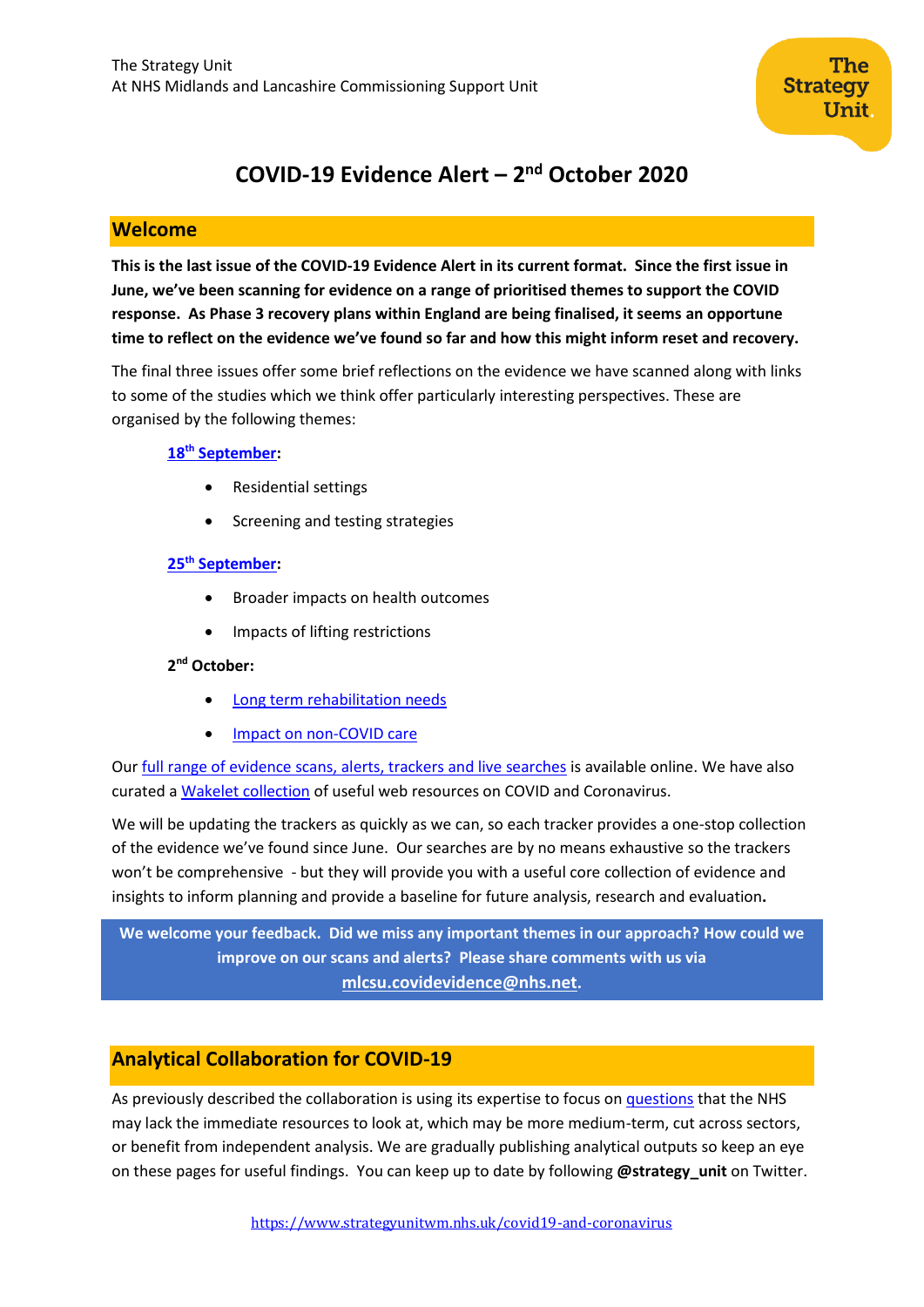### <span id="page-1-0"></span>**Evidence reflections: Long-term rehabilitation needs**

Early on in the pandemic, it was recognised that rehabilitation would be needed for some Covid-19 patients with ongoing physical, psychological and functional needs. As the pandemic progressed, it became clear that many patients, even those who were not hospitalised, were experiencing symptoms for some time (Long COVID [1,](https://www.gov.uk/government/publications/covid-19-long-term-health-effects/covid-19-long-term-health-effects) [2,](https://www.bmj.com/content/370/bmj.m3026) [3,](https://dig.abclocal.go.com/wls/documents/2020/072720-wls-covid-symptom-study-doc.pdf) [4\)](https://jamanetwork.com/journals/jama/fullarticle/2768351).

There is some transferable evidence related to rehabilitation needs from previous pandemics and incidents  $1, 2, 3, 4, 5, 6, 7, 8, 9, 10, 11$  $1, 2, 3, 4, 5, 6, 7, 8, 9, 10, 11$  $1, 2, 3, 4, 5, 6, 7, 8, 9, 10, 11$  $1, 2, 3, 4, 5, 6, 7, 8, 9, 10, 11$  $1, 2, 3, 4, 5, 6, 7, 8, 9, 10, 11$  $1, 2, 3, 4, 5, 6, 7, 8, 9, 10, 11$  $1, 2, 3, 4, 5, 6, 7, 8, 9, 10, 11$  $1, 2, 3, 4, 5, 6, 7, 8, 9, 10, 11$  $1, 2, 3, 4, 5, 6, 7, 8, 9, 10, 11$  $1, 2, 3, 4, 5, 6, 7, 8, 9, 10, 11$  $1, 2, 3, 4, 5, 6, 7, 8, 9, 10, 11$ . Evidence is beginning to emerge  $1, 2$  $1, 2$  on the rehabilitation needs for Covid-19 patients specifically. We found several recurring themes in the literature:

**Kawasaki-like syndrome in children**: Early in the pandemic, it became clear that some children were affected by Kawasaki-like symptoms [1,](https://www.thelancet.com/journals/lancet/article/PIIS0140-6736(20)31129-6/fulltext) [2,](https://www.bmj.com/content/369/bmj.m2094) [3,](https://www.ncbi.nlm.nih.gov/pmc/articles/PMC7204765/) [4,](https://www.bmj.com/content/369/bmj.m2094) [5,](https://academic.oup.com/ehjcimaging/advance-article/doi/10.1093/ehjci/jeaa212/5882094#206206756) [6,](https://academic.oup.com/cid/article/doi/10.1093/cid/ciaa1042/5876334) [7](https://www.thelancet.com/pdfs/journals/lanchi/PIIS2352-4642(20)30215-7.pdf)

**Support across the pathway**-Given the diversity of symptoms [1](https://onlinelibrary.wiley.com/doi/10.1002/jmv.26368) (neurological [1,](https://reader.elsevier.com/reader/sd/pii/S030384672030264X?token=20B180AF89994FAAFA91DC3BE800EB87B12E7D32783FFFF769351330FC4E432EED4B5A0ACCD03E41345A02BBA45A0506) [2,](https://www.ajemjournal.com/article/S0735-6757(20)30364-8/pdf) [3,](https://www.thelancet.com/journals/lanpsy/article/PIIS2215-0366(20)30287-X/fulltext) [4,](https://www.mdpi.com/2077-0383/9/8/2624/htm) [5;](https://academic.oup.com/brain/article/doi/10.1093/brain/awaa240/5868408#.XwV12blxBHw.email) cognitive [1;](https://www.medrxiv.org/content/10.1101/2020.06.07.20115188v1.full.pdf+html) musculoskeleta[l 1,](https://journals.lww.com/jbjsjournal/Abstract/9000/Musculoskeletal_Consequences_of_COVID_19.99707.aspx) [2;](https://www.heartrhythmjournal.com/article/S1547-5271(20)30625-1/pdf) psychological [1,](https://www.thelancet.com/journals/lanpsy/article/PIIS2215-0366(20)30203-0/fulltext#seccestitle10) 2; cardiovascular [1,](https://www.sciencedirect.com/science/article/pii/S0002870320301897) 2; respiratory [1\)](https://journals.sagepub.com/doi/full/10.1177/0300060520948382), evidence suggests different patients require different types of services-both physical and psychological, across ICU, hospital wards, step down facilities and the community [1,](https://pubmed.ncbi.nlm.nih.gov/32282359/) [2,](https://europepmc.org/article/med/32452879) [3,](https://journals.sagepub.com/doi/full/10.1177/0300060520948382) [4,](https://www.hindawi.com/journals/rerp/2020/3642143/) [5.](https://www.medicaljournals.se/jrm/content/html/10.2340/16501977-2727)

**Risks for prolonged inpatient stay-**Cognitive impairment, paralysis, and those requiring a ventilator or dialysis are among factors associated with a greater risk of prolonged inpatient stays [1.](https://pubmed.ncbi.nlm.nih.gov/32299750/)

**Multidisciplinary teams**- Papers suggest rehabilitation is best delivered by specialists supported by multidisciplinary teams  $1, 2, 3$  $1, 2, 3$  $1, 2, 3$  to address the psychological, functional and physical aspects of recovery. Multidisciplinary care can offer effective co-ordination of care and avoid unnecessary duplication of services. There is however an important role for rehabilitation specialist[s 1.](https://pubmed.ncbi.nlm.nih.gov/32282359/)

**Personalised care** -Studies have shown patients will require different services at different stages in their recovery. A personalised service based on individual needs has proved useful and good communication with patients and family members regarding next steps and treatments are suggested  $\underline{1}$ ,  $\underline{2}$ ,  $\underline{3}$ . There is a particular risk in older people of deconditioning  $\underline{1}$ ,  $\underline{2}$ ,  $\underline{3}$ .

**Centres of excellence-**Provision of rehabilitation support facilities referred to as "Centres of Excellence", for those who survive but need care and cannot return to their own homes have been recommended. The repurposing of unused buildings [1](https://pubmed.ncbi.nlm.nih.gov/32299750/) could rapidly expand the supply of space.

**Mental and physical support**-A range of fatigue, depression and mental health problems are reported [1,](https://www.medrxiv.org/content/10.1101/2020.05.07.20094151v1) [2,](https://www.sciencedirect.com/science/article/pii/S0889159120304839?via%3Dihub) [3.](https://www.sciencedirect.com/science/article/pii/S0889159120316068) A combination of physical interventions such as physiotherapy, respiratory and graded exercise programmes and psychological interventions  $\frac{1}{2}$ ,  $\frac{2}{3}$  are suggested.

**Technology**-Studies have shown the widespread application of remote rehabilitation and telerehabilitation to reduce the need for in-person care including live consultations, or pre-recorded sessions for generic material [1,](https://pubmed.ncbi.nlm.nih.gov/32329589/) [2.](https://csucloudservices.sharepoint.com/sites/StrategyUnit384-Covid19evidence/Shared%20Documents/Covid19%20evidence/Flattening%20the%20disability%20curve:%20Rehabilitation%20and%20recovery%20after%20COVID-19%20infection) However, virtual care is reported to have many limitations which should be reviewed before implementation [1.](https://pubmed.ncbi.nlm.nih.gov/32282359/)

#### **Cross-cutting themes**

Don't forget to take a look at our [evidence map on inequalities and COVID-19](https://www.strategyunitwm.nhs.uk/sites/default/files/2020-08/20200821%20COVID-19%20and%20inequalities%20evidence%20map.xlsx) and our rapid scan on [COVID-19 longitudinal studies.](https://www.strategyunitwm.nhs.uk/sites/default/files/2020-08/20200821%20Evidence%20rapid%20scan%207%20-%20Prospective%20population%20studies.pdf) We've also share[d live searches](https://www.strategyunitwm.nhs.uk/evidence-helping-you-keep-date) on infodemics and information literacy.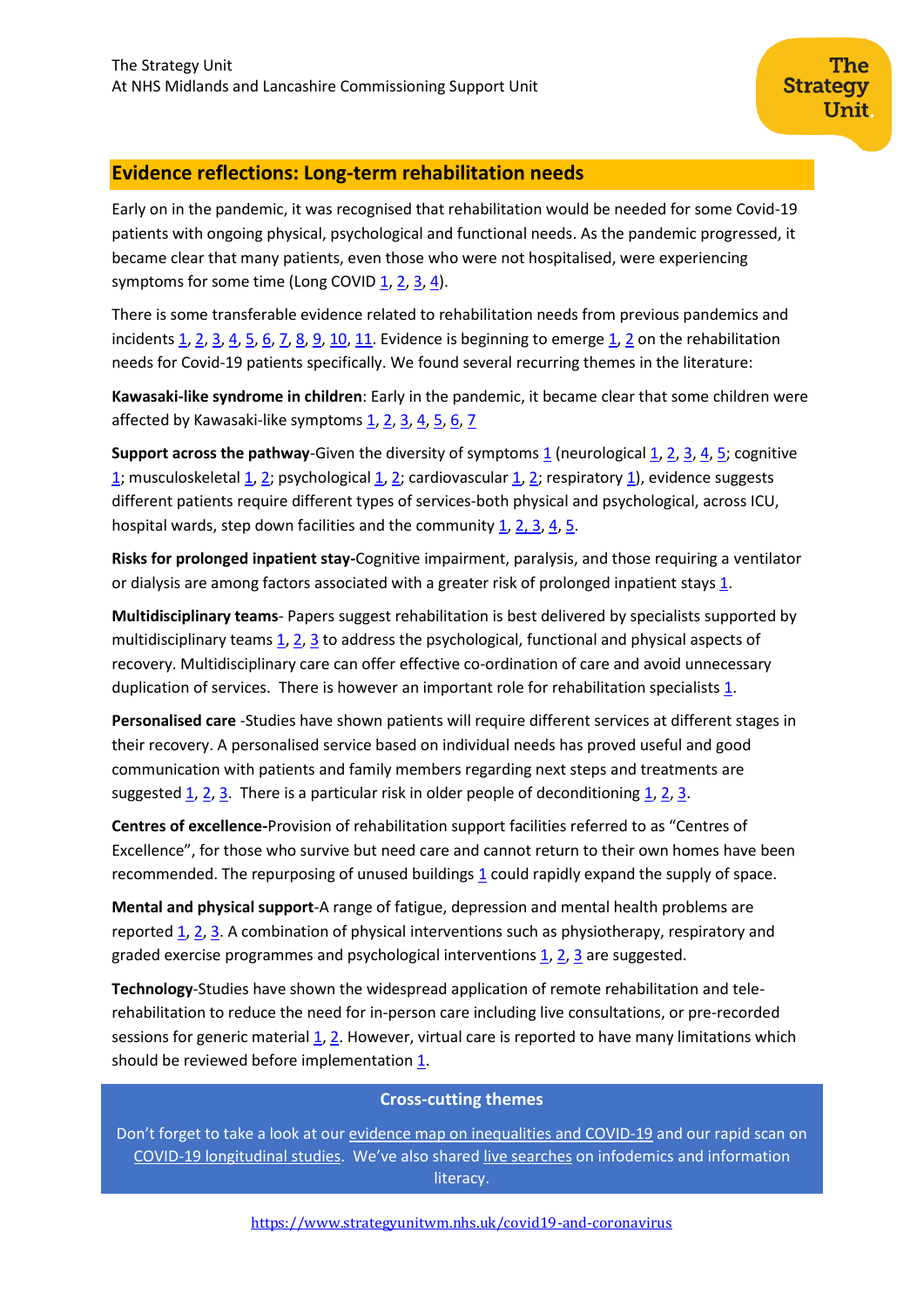## <span id="page-2-0"></span>**Evidence Reflections: Impact on non-COVID care**

As the pandemic has progressed, there has been an increasing emphasis on research and analysis to inform the delivery of health and care beyond the first peak as well as the implications of social distancing and other measures to reduce spread. The recovery phase is likely to take time, not least because there is a mental health impact on and risk of burnout amongst health and care workers. There is also the impact in care homes and wider social care to consider in addition to preparedness for a future peak. Planning will need to address infection control; identifying and addressing unmet needs, particularly within vulnerable groups; engaging with the public; meeting workforce needs; and sustaining innovations made under pressure.

Many services moved towards remote consultations as a means of delivering care whilst protecting staff and patients from infection. The urgency of the pandemic response has helped overcome some long-standing barriers, however there are potential risks of widening inequalities, as some people are disadvantaged by the "digital divide".

As well as these general lessons, there are issues specific to different services and settings:

**Primary care:** the changes in demand [1,](https://arc-w.nihr.ac.uk/research-and-implementation/covid-19-response/reports/investigating-changing-demands-on-primary-care-during-covid-19-summary-report-3/) [2,](https://arc-w.nihr.ac.uk/research-and-implementation/covid-19-response/reports/rapid-covid-19-intelligence-to-improve-primary-care-response-summary-report-1/) [3](https://arc-w.nihr.ac.uk/research-and-implementation/covid-19-response/reports/rapid-covid-19-intelligence-to-improve-primary-care-response-summary-report-2/) and increase in virtual consultations has been a focus for some studie[s 1,](https://www.health.org.uk/news-and-comment/charts-and-infographics/how-might-covid-19-have-affected-peoples-ability-to-see-GP) [2,](https://www.jmir.org/2020/6/e19264/) [3.](https://academic.oup.com/bmb/advance-article/doi/10.1093/bmb/ldaa025/5895942) Another model which has been tested is the use of Community Health Workers  $1$  to conduct home visits. Primary care is also seen as having an important role in admission avoidance for non-covid care during the recovery phase [1,](https://www.cebm.net/covid-19/what-conditions-could-we-prioritise-in-the-primary-care-setting-to-reduce-non-covid-related-admissions-to-hospital/) [2.](https://www.rcpjournals.org/content/futurehosp/early/2020/08/28/fhj.2020-0082?papetoc=) There are accounts of interventions to help people deal with the impact of COVID including virtual group interventions [1](http://scholar.google.co.uk/scholar_url?url=https://psyarxiv.com/483zv/download/%3Fformat%3Dpdf&hl=en&sa=X&d=3005098893197722098&scisig=AAGBfm0eK0VrwlFK0VJmBhrmGTFbO-gVuA&nossl=1&oi=scholaralrt&html=) and social prescribing [1.](https://evidence.nihr.ac.uk/alert/social-prescribing-could-empower-patients-to-address-non-medical-problems-in-their-lives/) There is also emerging evidence on the impact on health visitin[g 1.](https://discovery.ucl.ac.uk/id/eprint/10106430/1/Conti_Dow_The%20impacts%20of%20COVID-19%20on%20Health%20Visiting%20in%20the%20UK-POSTED.pdf)

**Long Term Conditions (LTCs) Management**: there are multiple impacts on patients with LTCs, including delayed diagnosis, diversion of health care resources; interrupted care; interrupted supply of medication; increased stress and lower activity  $1, 2, 3, 4, 5, 6$  $1, 2, 3, 4, 5, 6$  $1, 2, 3, 4, 5, 6$  $1, 2, 3, 4, 5, 6$  $1, 2, 3, 4, 5, 6$  $1, 2, 3, 4, 5, 6$ . Usage of health services has decreased which may be due to restricted access or a fear of infection. There are implications for continuity of care and providing support remotely. International research shows that telemedicine and triaging are the mitigation strategies most often used to overcome disruptions to care for people with long-term conditions. Rehabilitation has been shown to be the most commonly disrupted service which will potentially lead to consequences in the future.

**Outpatient Care**: virtual consultations have been used to deliver outpatient care, however, there are considerations around sustaining the use of technology, including co-design, changes to workflows and practices  $\underline{1}$ ,  $\underline{2}$ ,  $\underline{3}$ ,  $\underline{4}$ ,  $\underline{5}$ ,  $\underline{6}$ . Examples span urology  $\underline{1}$ ,  $\underline{2}$ , orthopaedics  $\underline{1}$ ,  $\underline{2}$ ,  $\underline{3}$ ,  $\underline{4}$ , dermatology  $\underline{1}$ , neurology [1,](https://www.rcpjournals.org/content/clinmedicine/early/2020/04/30/clinmed.2020-0159.full.pdf) [2,](https://www.ejmanager.com/mnstemps/33/33-1589041766.pdf?t=1592913879) radiolog[y 1;](https://www.rcpjournals.org/content/futurehosp/7/2/174/tab-article-info) cardiology [1,](https://heart.bmj.com/content/early/2020/08/30/heartjnl-2020-317600) [2,](https://environhealthprevmed.biomedcentral.com/articles/10.1186/s12199-020-00885-2) [3;](https://www.tandfonline.com/doi/pdf/10.1080/00015385.2020.1787636) oral and maxillofacial surgery [1;](https://www.bjoms.com/article/S0266-4356(20)30382-X/fulltext#secsect0005) ophthalmolog[y 1.](https://informatics.bmj.com/content/bmjhci/27/3/e100179.full.pdf)

**Elective Care:** the impact on capacity and waiting lists is significant [1;](https://www.imperial.ac.uk/mrc-global-infectious-disease-analysis/covid-19/report-27-hospital-capacity/) the need for increased infection control will affect the volume of patients scheduled, with implications for patients, clinicians and commissioners [1,](https://www.health.org.uk/publications/long-reads/returning-nhs-waiting-times-to-18-weeks) [2.](https://bjssjournals.onlinelibrary.wiley.com/doi/abs/10.1002/bjs.11746) It is suggested that a number of factors will need to be considered, including epidemiological conditions in the community, patients' health, the COVID‐19 status of all members of the surgical team, the facilities and resources available  $\frac{1}{2}$ ,  $\frac{2}{3}$ ,  $\frac{4}{4}$ . There are specific examples from orthopaedics  $1, 2, 3, 4$  $1, 2, 3, 4$  $1, 2, 3, 4$  $1, 2, 3, 4$ ; obstetrics and gynaecology  $1, 2, 3$ ; neurosurgery  $1, 2$ ; cardiac surgery [1.](https://onlinelibrary.wiley.com/doi/10.1111/jocs.14631)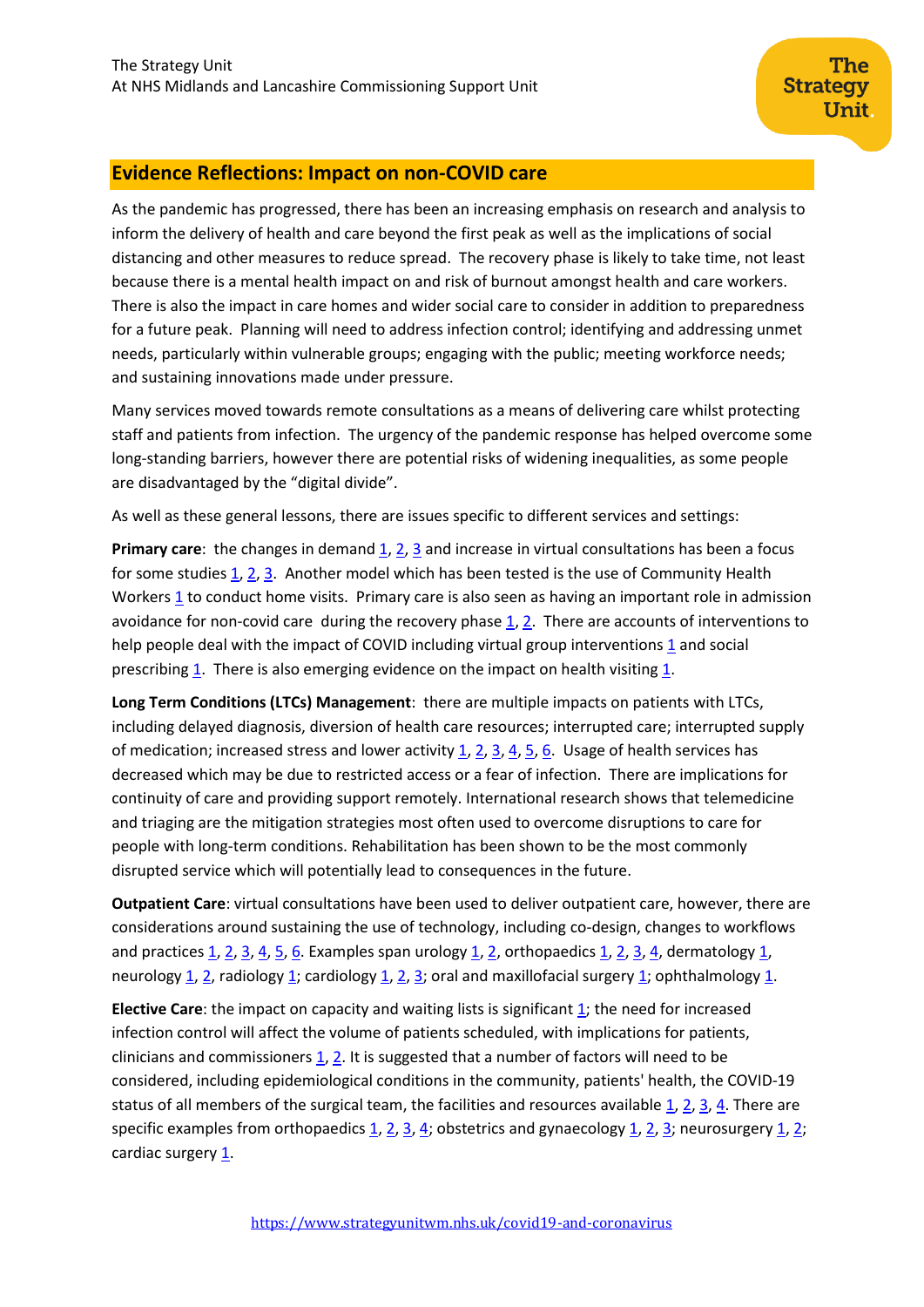**Emergency Care**: the decrease in emergency activity during lockdown [1,](https://link.springer.com/article/10.1007%2Fs00268-020-05760-3) [2,](https://onlinelibrary.wiley.com/doi/full/10.1111/imj.14983) [3](https://www.imperial.ac.uk/mrc-global-infectious-disease-analysis/covid-19/report-29-emergency-attendance/) raised concerns, particularly in relation to stroke, heart failure and heart attacks [1,](https://pubmed.ncbi.nlm.nih.gov/32416787/) [2,](https://onlinelibrary.wiley.com/doi/abs/10.1002/ejhf.1925) [3,](https://onlinelibrary.wiley.com/doi/abs/10.1111/ene.14375) [4,](https://academic.oup.com/ehjqcco/advance-article/doi/10.1093/ehjqcco/qcaa046/5848410) [5,](https://www.sciencedirect.com/science/article/pii/S0002870320301307) [6,](https://academic.oup.com/eurheartj/article/doi/10.1093/eurheartj/ehaa508/5860258) [7,](https://journals.sagepub.com/doi/full/10.1177/2048872620923639?url_ver=Z39.88-2003&rfr_id=ori:rid:crossref.org&rfr_dat=cr_pub%20%200pubmed) [8,](https://openheart.bmj.com/content/7/2/e001359) [9,](https://www.strokejournal.org/article/S1052-3057(20)30647-9/fulltext) [10](https://www.oxfordahsn.org/wp-content/uploads/2020/07/Restoration-and-recovery-of-stroke-services-during-the-COVID-19-pandemic-July-2020-1.pdf) and trauma [1,](https://www.ncbi.nlm.nih.gov/research/coronavirus/publication/32852851) [2,](https://www.tandfonline.com/doi/pdf/10.1080/17453674.2020.1807092) [3,](https://online.boneandjoint.org.uk/doi/full/10.1302/2633-1462.19.BJO-2020-0108.R1) [4,](https://journals.sagepub.com/doi/pdf/10.1177/1750458920934406) [5,](https://www.sciencedirect.com/science/article/pii/S0976566220302964) [6](https://www.tandfonline.com/doi/full/10.1080/17453674.2020.1783621) given the severity of consequences if not treated.

**Screening and Immunisations:** the response to the pandemic has also affected preventative services, including decreased screening and childhood vaccinations, which will have longer term implications [1,](https://www.cebm.net/covid-19/rapid-review-diabetic-retinopathy-screening-during-the-covid-19-pandemic/) [2.](https://www.eurosurveillance.org/content/10.2807/1560-7917.ES.2020.25.19.2000848)

**Mental Health Services**: the delivery of mental health care has predominantly shifted from face-toface contact to virtual media (e.g. video, phone)  $1, 2$  $1, 2$ . There are specific concerns about the impact [1,](https://harmreductionjournal.biomedcentral.com/articles/10.1186/s12954-020-00370-7) particularly on children and young people [1](https://capmh.biomedcentral.com/articles/10.1186/s13034-020-00329-3#Sec14) and patients suffering substance abuse  $\frac{1}{2}$  $\frac{1}{2}$  $\frac{1}{2}$ ,  $\frac{2}{2}$  who may be particularly vulnerable. There is also discussion on options for delivery of care for people with serious mental illnes[s 1.](https://link.springer.com/article/10.1007/s10597-020-00662-z)

**Cancer Services**: guidance has been issued by professional bodies to help clinicians to prioritise patients for treatment during the pandemic [1,](https://www.nature.com/articles/s41571-020-0362-6) [2](https://link.springer.com/article/10.1007/s11912-020-00934-7) in the light of estimates of the impact on morbidity and mortality  $1, 2, 3$  $1, 2, 3$  $1, 2, 3$ . Analysis suggests adverse outcomes  $1, 2, 3, 4, 5, 6$  $1, 2, 3, 4, 5, 6$  $1, 2, 3, 4, 5, 6$  $1, 2, 3, 4, 5, 6$  $1, 2, 3, 4, 5, 6$  from disruptions to treatments such as chemotherapy, the impact of lockdown measures and a decrease in symptomatic diagnosis [1.](https://www.cebm.net/covid-19/cancer-and-covid-19-between-a-rock-and-a-hard-place/) Priorities for restarting services include: expanded testing; social distancing; telemedicin[e 1.](https://www.sciencedirect.com/science/article/pii/S2405803320301357) Some examples focus on particular cancers, including breast cancer  $1, 2$ ; oesophago-gastric cancer [1;](https://academic.oup.com/dote/advance-article/doi/10.1093/dote/doaa091/5894848) head and neck cancer[s 1;](https://www.cambridge.org/core/services/aop-cambridge-core/content/view/14253BAB4704F405AC6A53F4F1FEB67B/S0022215120001735a.pdf/impact_of_coronavirus_disease_2019_on_head_and_neck_cancer_services_a_uk_tertiary_centre_study.pdf) pancreatic cancer[s 1.](https://www.nature.com/articles/s41416-020-0980-x)

**End of life care**: A rapid revie[w 1](https://www.jpsmjournal.com/article/S0885-3924(20)30182-2/pdf) suggests hospice and palliative services have an essential role in the response to COVID-19 by responding rapidly and flexibly; ensuring protocols for symptom management are available, and training non-specialists in their use; being involved in triage; considering shifting resources into the community; considering redeploying volunteers to provide psychosocial and bereavement care; facilitating camaraderie among staff and adopting measures to deal with stress; using technology to communicate with patients and carers; and adopting standardized data collection systems to inform operational changes and improve care. The barriers to advance care planning has also been addressed [1.](https://www.cebm.net/covid-19/advance-care-planning-in-the-community-in-the-context-of-covid-19/)

Analytical outputs from the Strategy Unit offer useful insights into the impacts on [waiting](https://www.strategyunitwm.nhs.uk/collaboration-outputs-and-useful-links#accordionCollapse-id__4263) lists and on [changes in healthcare activity.](https://www.strategyunitwm.nhs.uk/collaboration-outputs-and-useful-links#accordionCollapse-id__2859) The Analytical Collaboration has also shared analysis throughout the pandemic to inform recovery planning:

| 29/4/20 | <b>COVID-19: Five dimensions of</b><br>impact                                                   | <b>Health Foundation</b> | Ruth Thorlby et al |
|---------|-------------------------------------------------------------------------------------------------|--------------------------|--------------------|
| 30/4/20 | <b>Reducing avoidable harms to</b><br>children during Covid-19: what<br>actions are needed?     | <b>Nuffield Trust</b>    | Charlotte Paddison |
| 5/5/20  | <b>Checking the system's blind</b><br>spots: prioritising the community<br>response to Covid-19 | King's Fund              | Anna Charles       |
| 14/5/20 | <b>Delivering core NHS and care</b><br>services during the Covid-19                             | <b>Health Foundation</b> | Jennifer Dixon     |

<https://www.strategyunitwm.nhs.uk/covid19-and-coronavirus>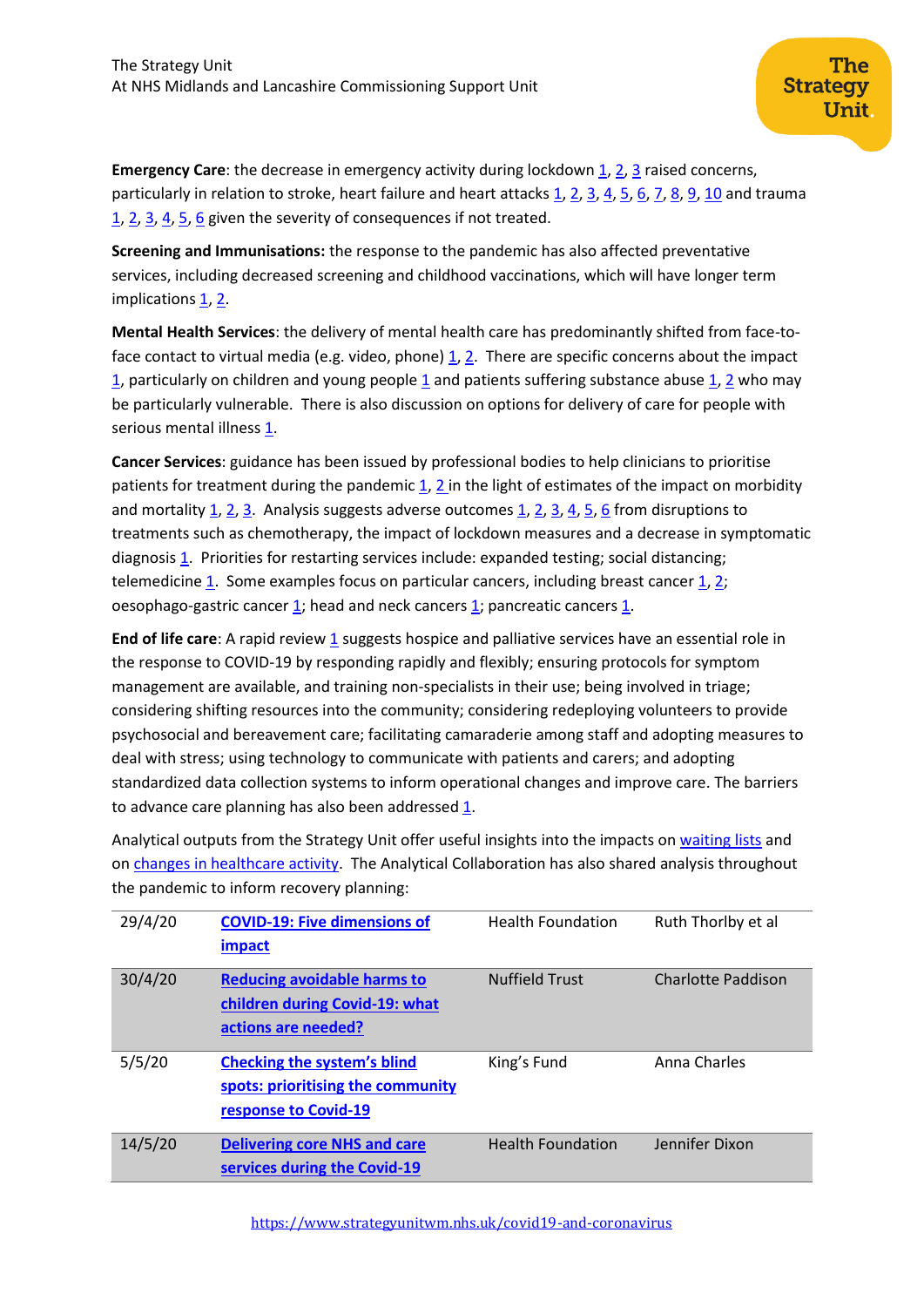|         | pandemic and beyond: Letter to                                                                                                       | King's Fund              | <b>Nigel Edwards</b>                    |
|---------|--------------------------------------------------------------------------------------------------------------------------------------|--------------------------|-----------------------------------------|
|         | the Commons Health and Social<br><b>Care Select Committee</b>                                                                        | <b>Nuffield Trust</b>    | <b>Richard Murray</b>                   |
| 14/5/20 | Today's figures show a seismic<br>shift in the way people are using<br>health services                                               | <b>Health Foundation</b> | <b>Tim Gardner</b>                      |
| 28/5/20 | Shock to the system: COVID-19's<br>long-term impact on the NHS                                                                       | <b>Health Foundation</b> | Anita Charlesworth                      |
| June    | <b>Public perceptions of health and</b><br>social care in light of COVID-19<br>(May 2020)                                            | <b>Health Foundation</b> | Ipsos MORI- Public<br><b>Affairs</b>    |
| 2/6/20  | <b>Here to stay? How the NHS will</b><br>have to learn to live with<br>coronavirus                                                   | <b>Nuffield Trust</b>    | <b>Nigel Edwards</b>                    |
| 4/6/20  | <b>Three key quality considerations</b><br>for remote consultations                                                                  | <b>Health Foundation</b> | Tim Horton and<br><b>Bryan Jones</b>    |
| 9/6/20  | Learning from staff experiences of<br><b>Covid-19: let the light come</b><br>streaming in.                                           | King's Fund              | Suzie Bailey and<br><b>Michael West</b> |
| 22/6/20 | How the NHS can use anchor<br>strategies to build a healthy and<br>sustainable post-COVID-19<br>recovery                             | <b>Health Foundation</b> | Matilda Allen and<br>Dominique Allwood  |
| 9/7/20  | The NHS will not be able to restart<br>all of its services at once and<br>difficult decisions will have to be<br>made                | <b>Health Foundation</b> | <b>Tim Gardner</b>                      |
| 9/7/20  | <b>Story of two halves as NHS</b><br>struggles to shake off effects of<br>coronavirus.                                               | <b>Nuffield Trust</b>    | <b>Nigel Edwards</b>                    |
| 9/7/20  | Despite gains, Covid-19 will<br>intensify the challenge of keeping<br>nurses and midwives within the<br><b>NHS</b>                   | <b>Nuffield Trust</b>    | Mark Dayan                              |
| 15/7/20 | <b>Chart of the week: Number of</b><br>people waiting over a year for<br>treatment has rocketed in months<br>since onset of pandemic | <b>Nuffield Trust</b>    | Sarah Scobie                            |
| 16/7/20 | The road to renewal: five priorities<br>for health and care                                                                          | King's Fund              | Anna Charles and<br>Leo Ewbank          |
| 24/7/20 | <b>Resuming health services during</b><br>the Covid-19 pandemic: What can<br>the NHS learn from other<br>countries?                  | <b>Nuffield Trust</b>    | Sarah Reed                              |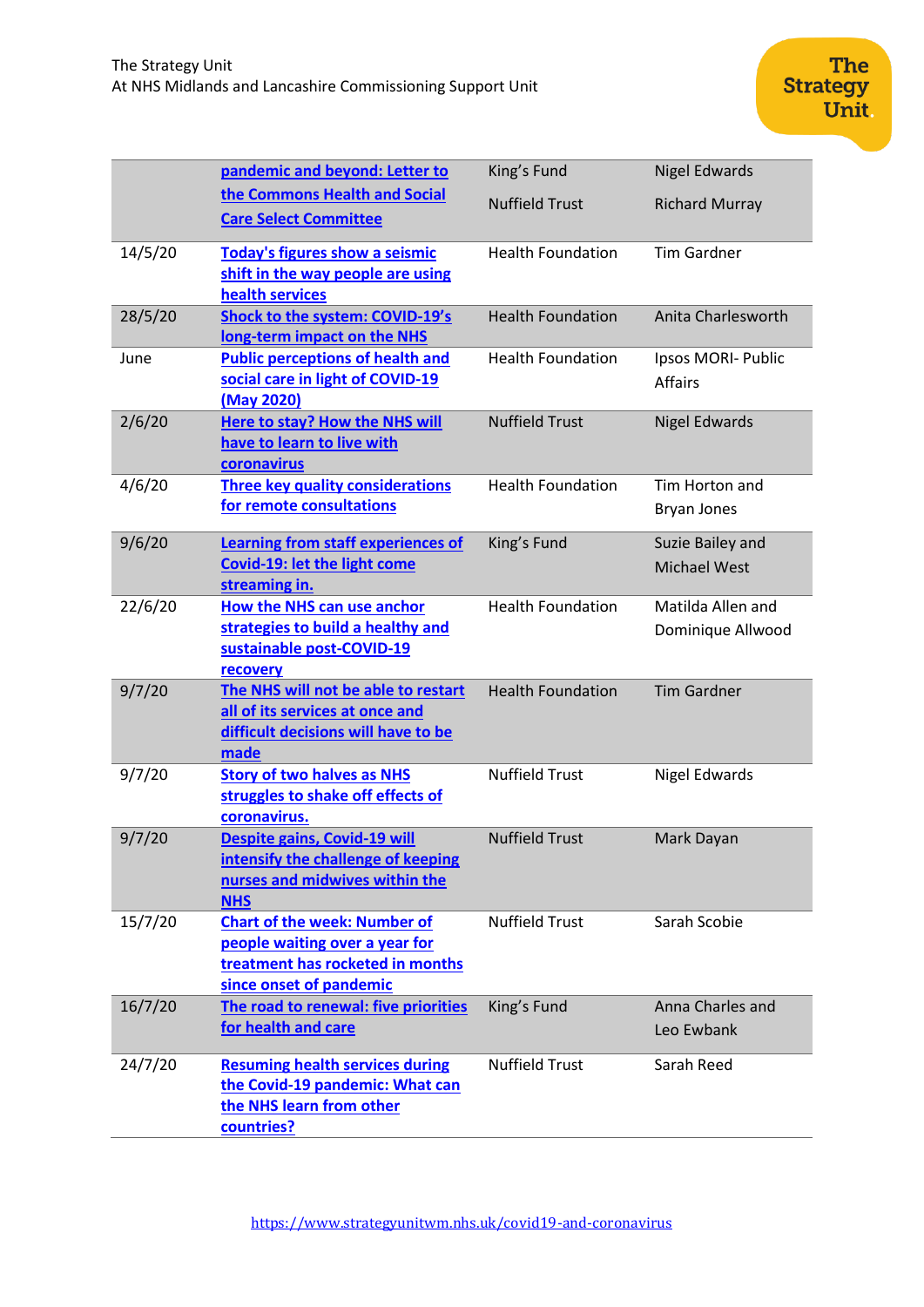| 24/7/20          | <b>Thinking local and global: exploring</b><br>the UK's reliance on international<br>nurses and the impact of COVID-19            | <b>Health Foundation</b>                                  | James Buchan and<br>Nihar Shembavnekar |
|------------------|-----------------------------------------------------------------------------------------------------------------------------------|-----------------------------------------------------------|----------------------------------------|
| 24/7/20          | <b>Recovering from Covid-19: the</b><br>international picture.                                                                    | <b>Nuffield Trust</b>                                     | Sarah Reed                             |
| 3/8/20           | <b>What is Covid-19 revealing about</b><br>innovation in the NHS?                                                                 | King's Fund                                               | <b>Ben Collins</b>                     |
| 5/8/20           | <b>Supporting staff wellbeing during</b><br><b>COVID-19: a Northumbrian</b><br>experience                                         | <b>Health Foundation</b><br>Annie Laverty                 |                                        |
| 6/8/20           | How did the NHS free up hospital<br>capacity at the start of the<br>pandemic?                                                     | <b>Nuffield Trust</b><br>Lauren Elias and<br>Sarah Scobie |                                        |
| 6/8/20           | <b>Reflections on organisational</b><br>development during Covid-<br>19: restoring purpose and driving<br>change                  | King's Fund                                               | <b>Sally Hulks</b>                     |
| 26/8/20          | <b>Building the evidence base on</b><br>video consultations. Three<br>priorities for further research                             | <b>Health Foundation</b>                                  | Bryan Jones and Jo<br>Scott            |
| 27/8/20          | The impact of Covid-19 on the use<br>of digital technology in the NHS                                                             | <b>Nuffield Trust</b>                                     | <b>Rachel Hutchings</b>                |
|                  | <b>Primary and community care</b>                                                                                                 |                                                           |                                        |
| 1/5/20           | <b>How might COVID-19 have affected</b><br>people's ability to see their GP?                                                      | <b>Health Foundation</b>                                  |                                        |
| 18/6/20          | <b>Chart of the week: The alarming</b><br>drop in referrals from GPs to<br>hospital services since the Covid-19<br>outbreak       | <b>Nuffield Trust</b>                                     | Jessica Morris                         |
| <b>July 2020</b> | <b>Primary and Community</b><br><b>Qualitative Insights</b>                                                                       | <b>Strategy Unit</b>                                      | Paul Mason and<br>Abeda Mulla          |
| 16/7/20          | <b>How has COVID-19 affected service</b><br>delivery in GP practices that<br>offered remote consultations<br>before the pandemic? | <b>Health Foundation</b>                                  | Geraldine Clarke et al                 |
| 6/8/20           | How might COVID-19 affect the<br>number of GPs available to see<br>patients in England?                                           | <b>Health Foundation</b>                                  | Rebecca Fisher and<br>Migdad Asaria    |
| 27/8/20          | A GP's perspective on COVID-19.<br><b>Q&amp;A with Dr Becks Fisher</b>                                                            | <b>Health Foundation</b>                                  |                                        |
| 17/09/2020       | Use of primary care during the<br><b>COVID-19 pandemic</b>                                                                        | <b>Health Foundation</b>                                  | Toby Watt et al                        |

# **Long term conditions**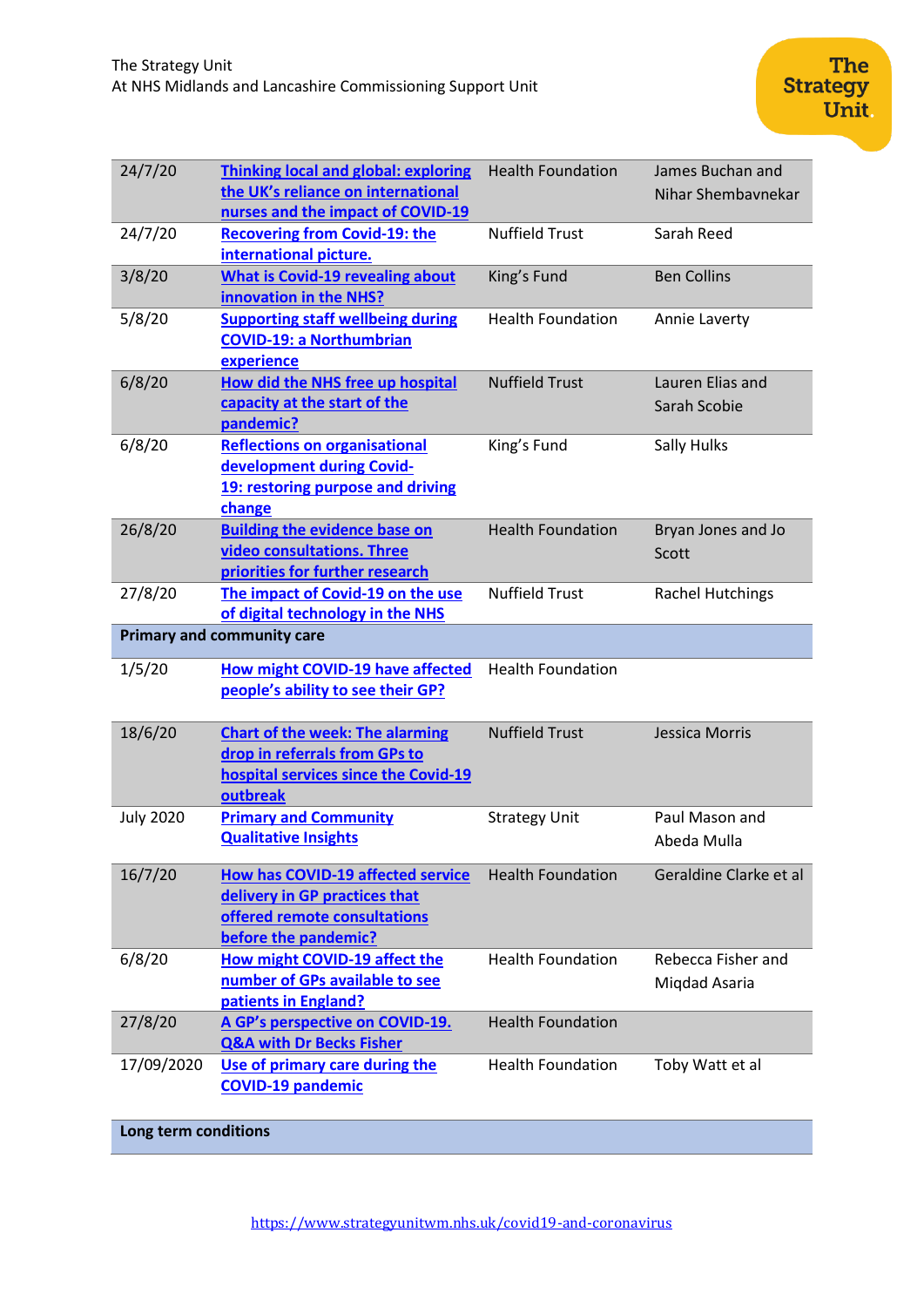| 21/5/20               | <b>Early insight into the impacts of</b><br><b>COVID-19 on care for people with</b><br>long-term conditions                              | <b>Health Foundation</b> |                                          |
|-----------------------|------------------------------------------------------------------------------------------------------------------------------------------|--------------------------|------------------------------------------|
| <b>Elective care</b>  |                                                                                                                                          |                          |                                          |
| 22/5/20               | <b>Returning NHS waiting times to 18</b><br>weeks for routine treatment                                                                  | <b>Health Foundation</b> | Anita Charlesworth<br>et al              |
| 19/8/20               | <b>Chart of the week: The proportion</b><br>of people waiting more than 18<br>weeks for planned treatment has<br>rocketed since Covid-19 | <b>Nuffield Trust</b>    | Sarah Reed and<br>Sarah Scobie           |
| <b>Emergency care</b> |                                                                                                                                          |                          |                                          |
| 15/5/20               | How is COVID-19 changing the use<br>of emergency care?                                                                                   | <b>Health Foundation</b> | Elaine Kelly and Zoe<br>Firth            |
| 29/5/20               | What has been the impact of<br><b>Covid-19 on urgent and emergency</b><br>care across England? A Q&A                                     | <b>Nuffield Trust</b>    | Jessica Morris                           |
| 16/6/20               | <b>Where are the patients? The</b><br>factors affecting the use of<br>emergency care during Covid-19                                     | <b>Nuffield Trust</b>    | Louella Vaughan                          |
| 19/6/20               | How has NHS 111 shaped public<br>demand for the NHS in England<br>during the pandemic?                                                   | <b>Health Foundation</b> | Emma Vestesson and<br><b>Tim Gardner</b> |
| 2/9/20                | <b>Children and young people's</b><br>emergency care during Covid-19:<br>what have we learned?                                           | <b>Nuffield Trust</b>    | <b>Elizabeth Fisher</b>                  |
| 3/9/20                | <b>How has children and young</b><br>people's usage of A&E been<br>impacted by lockdown and social<br>distancing?                        | <b>Health Foundation</b> | Ruth McConkey et al                      |
| <b>Social care</b>    |                                                                                                                                          |                          |                                          |
| <b>July 2020</b>      | <b>Adult social care and COVID-19:</b><br><b>Assessing the policy response in</b><br><b>England so far.</b>                              | <b>Health Foundation</b> | Phoebe Dunn et al                        |
| 25/8/20               | <b>How Covid-19 has magnified some</b><br>of social care's key problems.                                                                 | King's Fund              | <b>Simon Bottery</b>                     |

**This alert has formed part of a national evidence update service, provided by the Strategy Unit, as part of a collaboration to provide analytical support to the health and care system to help inform the initial response to COVID-19. Thank you for the very helpful feedback we have received since we published the first issue back in June. .**

**For more information, visit: [https://www.strategyunitwm.nhs.uk/covid19-and](https://www.strategyunitwm.nhs.uk/covid19-and-coronavirus)[coronavirus](https://www.strategyunitwm.nhs.uk/covid19-and-coronavirus) or contact our Covid Evidence team on: [mlcsu.covidevidence@nhs.net](mailto:mlcsu.covidevidence@nhs.net)**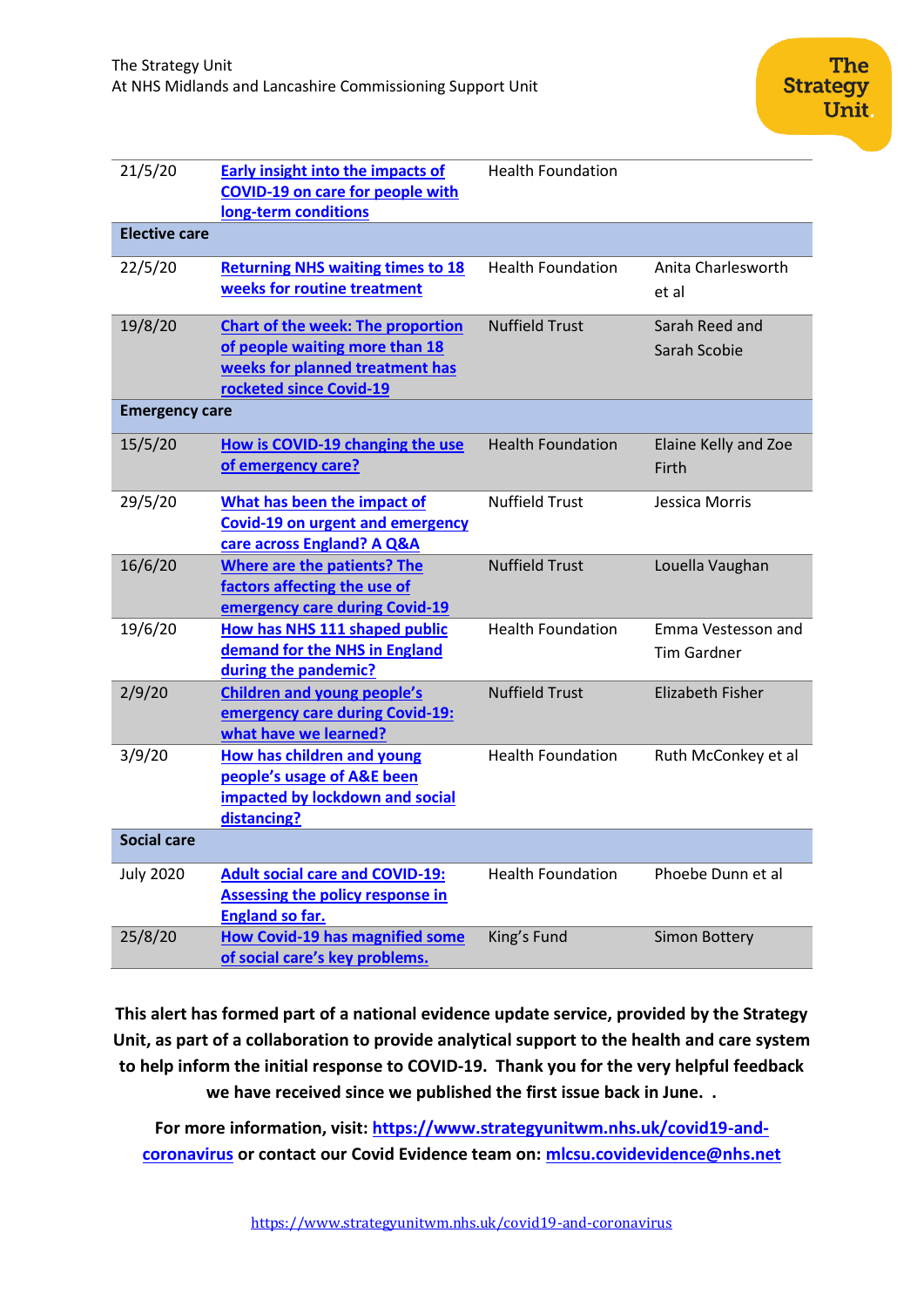

**Please read on for exciting news about our INSIGHT 2020 Festival…**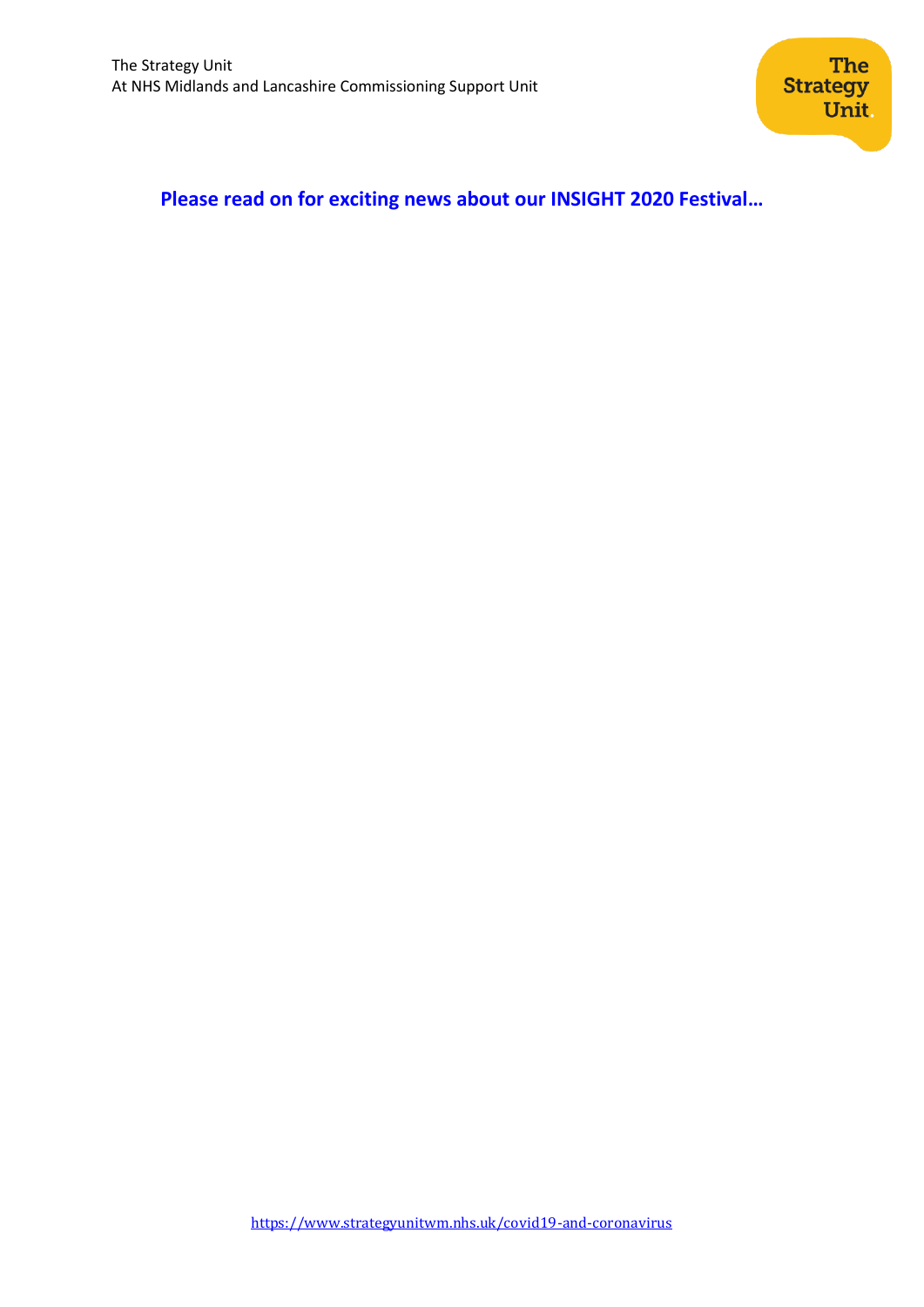## **Join us for Insight 2020**

[The Strategy Unit](https://www.strategyunitwm.nhs.uk/) is hosting a 6-week festival of virtual events, called *Insight 2020***,** exploring some of the challenges facing decision-makers in health and care in 2020 and beyond; emerging models of practice to make best use of analysis to inform decision-making; and some of the exciting work that is already happening in this area.

*Insight 2020: a festival of analysis and learning for the NHS, Local Government and our partners*  will run from **28 Sep to 13 Nov 2020**. The festival will comprise a mixture of events, workshops and panels, representing conversations at a local, national and international level. The festival launched this week with a session including Ben Goldacre talking about 'How open approaches can revolutionise health data science in the UK' and Andi Orlowski on "Dangerous analytics…and how local analysts can save you!", with Q&A hosted by Professor Mohammed A Mohammed. We will also be running a session on the COVID Evidence Conundrum, featuring a range of perspectives from people who have been involved in generating, using and applying evidence on COVID discussing what this means for how we use evidence to inform decisions.

**Who is** *Insight 2020* **for?** We've collaborated with inspirational people and organisations across the sector to bring together a programme which has something for **everyone** who is involved with decision-making in health and care.

**What will** *Insight 2020* **look like?** Sessions will be varied and flexible. People can commit as little or as much time as they'd like, and most of the sessions will be recorded so you can fit them into your schedule in a way that suits you. Every session is free.

Each week will focus on a central theme, starting with a 'headline' presentation on the Monday. This will be supported by targeted sessions and the week's speakers will convene each Friday for an interactive panel discussion and Q&A to respond to the key debates raised during the week. The festival themes are:

Week 1: Our decision-making context in 2020 Week 2: The role of the Midlands Decision Support Network Week 3: The analytical priorities of the Decision Support Network Week 4: Building momentum around addressing health inequalities Week 5: The decision-making toolbox Week 6: Making the most of our decision-making resources

**To register your interest** please go to our [Eventbrite page.](https://www.eventbrite.co.uk/e/insight-2020-a-festival-of-analysis-and-learning-in-health-and-care-tickets-118012477497)

See over the page for the programme for Weeks 2 and 3…